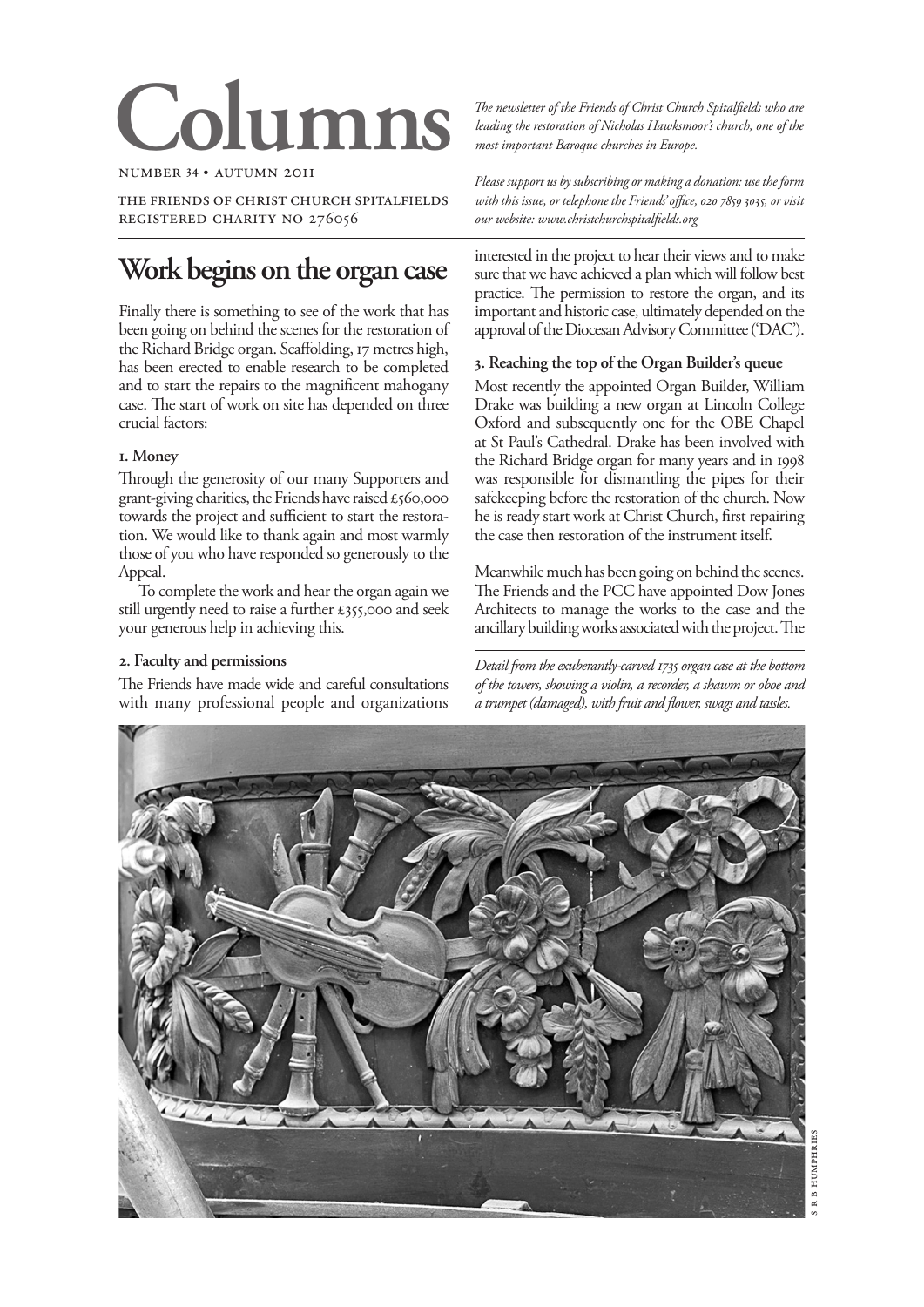project to restore the Spitalfields organ is a large one by historic organ standards and needs to be carefully managed in order to control the budgets and to fit around parish life and the church's busy commercial schedule.

In 2008 The Friends commissioned the historic paint expert Catherine Hassall to investigate the surfaces and finishes to the case. Her findings told us much about the original finishes and colours that were originally used in 1735. But her report could only take us so far. The fragile case reaches to the top of the nave and these parts at high level could not be reached by a ladder.

For some time there have been questions as to the provenance of the carved 'shoulders' between the pedestals which hold the carved crown and the mitres. While it was thought that they might have been added in 1852 when the larger Gray & Davison Swell replaced the original, this could not be certain until they could be examined. This left the Friends with something of a logistical dilemma. To reach those high levels it was necessary to erect scaffolding. Scaffolding would also be needed for the repairs to the case, but it is expensive and the Friends were understandably reluctant to leave it up unused for long periods whilst research was being discussed and permissions sought.

All other aspects of the project had been approved and the DAC agreed that the full Faculty could be granted quickly if, when the case was examined at high level, the findings were straightforward. So, early in August the 17-metre high scaffold was erected for the consultants to complete their research. We discovered that the shoulders were indeed later additions. Since it is planned to restore the instrument to its 1735 state it follows that the case should also be returned to that date and the consultants recommended removing (and preserving) the shoulders along with the Victorian Swell box.

With the DAC fully involved the process was completed within ten days and William Drake, on stand-by, was able to start work the day after the permission and full Faculty was granted – a logistical miracle!

The investigations at this high level have also found that the case is much more fragile than could ever have been imagined and the repairs to the intricate carvings will be extensive. The Friends are currently examining the cost and time implications of these findings.

Following the repairs to the case the surfaces will be restored. Tenders are presently being sought for this next stage of the project.

**If you would like to support the project to restore the 1735 Richard Bridge organ, please contact the Friends' office, or you can donate online at:**  www.christchurchspitalfields.org

# **Christmas card 2011**

#### **New for 2011**

*Chandelier viewed across the nave from the south gallery* High-quality cards in full colour, with envelopes: £6 per pack of 10

Available through our website, or contact the office.



*Original pierced carving from the top of the organ's central tower*

# **Personal column**

*Robert Chitam riba, a longstanding trustee of the Friends, writes this appreciation of A. D. ('Red') Mason who in 2010 retired after long and devoted service as project architect for the restoration and subsequently as consultant architect to the Friends.*

I can't remember when I first met Red Mason. He was certainly there very soon after the formation of the Friends in the mid nineteen-seventies and may even have been involved before. For all practical purposes the story of the restoration of Christ Church Spitalfields is his story, for as soon as the aspiration to restore the church and bring it back into use took shape Red was busy beginning to probe into the minutiae of Hawksmoor's design.

From the outset it was apparent that he was not going to be content with any approximation. There is a good deal of evidence of the appearance of the building before Ewan Christian's nineteenth century re-ordering. This evidence, pictorial and documentary, albeit of varying accuracy, gives a quite good overall idea of the way in which the church was originally laid out, and some of us might have felt justified in extrapolating from this information to produce a very reasonable approximation of the form of the interior.

But not Red. He was not interested in knowing *roughly* what it *looked* like, but needed to know *exactly* what it *was* like. He therefore embarked on a scrupulous and minute examination of the actual fabric, to reconstruct the details of the design. Nowhere was his passion for accuracy more evident than in his research into the original form of the nave galleries. He investigated every possible source of information, written and built, from the mortice holes in re-used timbers to the faint shadows of former joinery work where it had touched the shafts of columns. I remember his delight at finding a quantity of old, disused timbers in the crypt, and being able to confirm that they were elements of the gallery framing, and thus capable of adding to his knowledge of the structure.

Red has a courtesy and a wry sense of humour which stood him in good stead in the many anxious meetings we trustees had in the Vestry Room. He could infuriate those of us with less patience, with what we thought the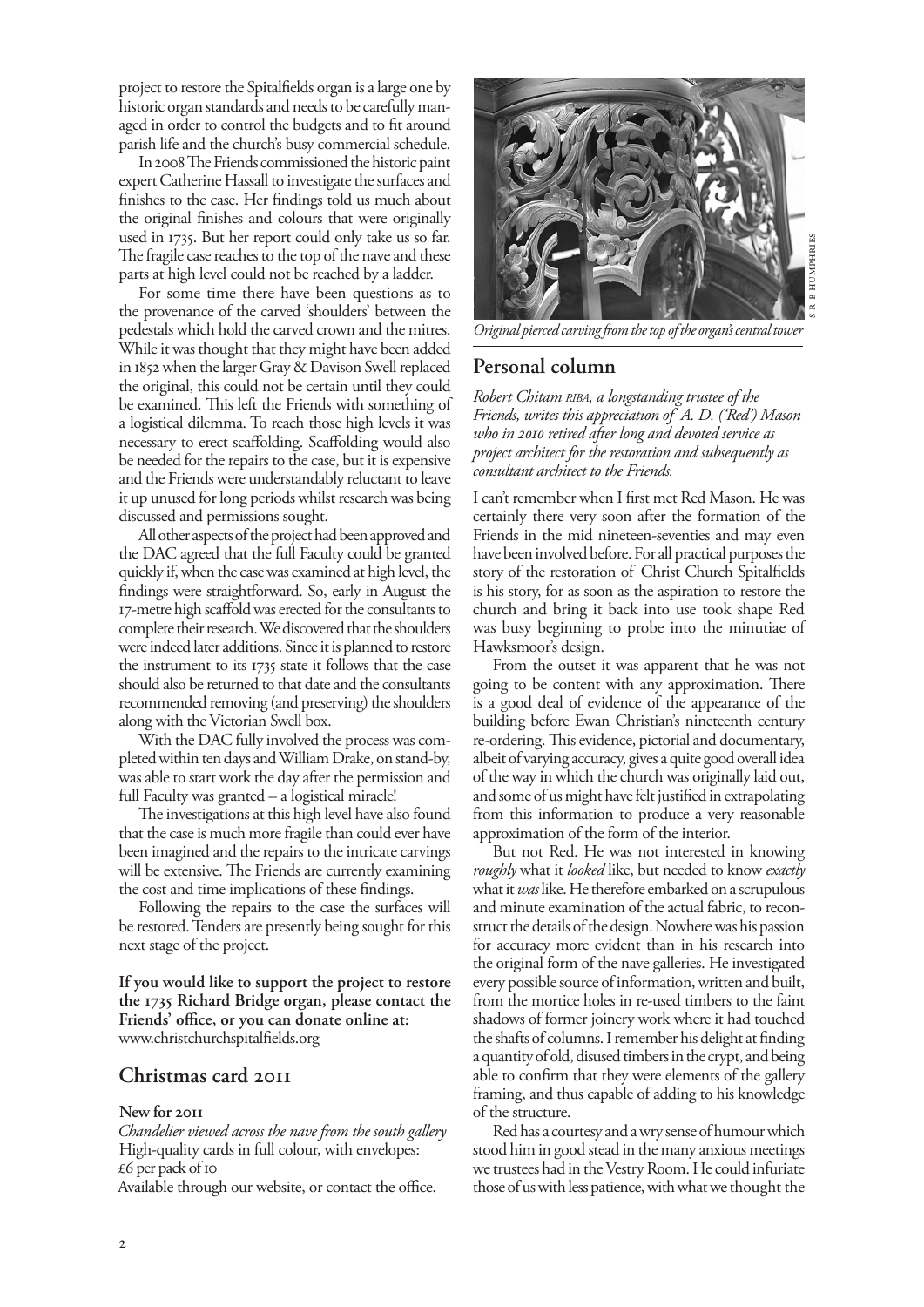obstinate and unreasonable length of his research, but my goodness, it was always worth the wait! The results were always presented in a combination of clear explanation and beautiful draughtsmanship, were always convincing and always added to our imperfect understanding of the church and our love for it. In this way he threw a light for us on the genius of Hawsmoor.

The conservation of buildings of rare quality demands a broad range of skills. Combining the diligence of the historian, the forensic capability of the detective and the invention and understanding

**Thank you**

The Friends are grateful for the generosity of the many individuals and organisations who support the Restoration and Organ Appeals. We would like to thank the law firm Ashurst for generously providing an office; for printing this issue of *Columns* and other printed material. Thank you to our volunteers who come and help

#### **Gifts of up to £100**

Gene Adams\* George Allan\* Art Center College of Design The Hon Nicholas Assheton,  $\text{cov}^*$ Mr W A T Aves\* Ray Ayriss\* Anne Kenton Barker\* Graeme Barrow\* Judith Borrow\* The Rt Hon the Lord Brooke of Sutton Mandeville\* Eric Brownbill\* Mr G A Browning\* Anthony Burton\* The Byrne Charitable Trust\* John Clay\* Sue Coulbeck\* Michael & Penelope Crawford\* Sarah Crofts\* Mr D E Crosby\* Sonia Crutchlow\* James Dale\* Anthony Day\* Kelita Dinsmore\* Peter Draper\* Dorothy Du Boisson\* Dr Julia Ellis\* Dr Sylvia Fenton\* Robert Fielden\* Roger Fisher\* Nicholas Fogg\* Stephen Gellaitry Barbara Glayzer\* Dr Michael Glynn\* John Gowlland\* F Leo Grant\* Elizabeth Griffin\*

of structures of the good conservation architect, Red proved the perfect practitioner for this unique project. So, in a sense the Christ Church project was the culmination of all his professional and technical experience. The wonderful outcome is of course due to the support and hard work, over a long period, of a great number of people, the parish, the professional team, the builders and the friends, but the credit for the quality and authenticity of it all is due chiefly to Red Mason. It has been a pleasure and a privilege to know him.

*October 2011* 

both in the office and at special events. We would like to take this opportunity to thank all those who prefer to remain anonymous and those who give to the restoration by standing order, thereby saving on administrative costs.

We would also like to thank the following for their recent donations:

| The WTJ Griffin Charitable Settlement* |                    |
|----------------------------------------|--------------------|
| Elizabeth Grimsley*                    |                    |
| Philip Hawes*                          |                    |
| Jill Heberden*                         |                    |
| Dr A W Henfrey*                        |                    |
| Derek Hilton*                          |                    |
| Prof Sean Hilton                       |                    |
| Maria Hodgkin*                         |                    |
| Dr J G Holdcroft*                      |                    |
| Philip Hooker*                         |                    |
| MrTG Hooper*                           |                    |
| Polly Hope*                            |                    |
| Patrick Horsbrugh*                     |                    |
| Mrs F Hugill*                          |                    |
| Maitanne Hunt                          |                    |
| Peter Hurford, OBE*                    |                    |
| Molly Jackson*                         |                    |
| Miss E Jones*                          |                    |
| Mr H W Joynt*                          |                    |
| Barbara Julien*                        |                    |
| Roger Juneau*                          |                    |
| Alan King*                             |                    |
| Ms B Kitley*                           |                    |
| Mary Knox*                             |                    |
| Bob & Pam Langton*                     |                    |
| Fiona Ligonnet*                        |                    |
| Philip & Yvonne Mansergh*              |                    |
| Hugh Marsden                           |                    |
| <b>Eleanor Martin</b>                  |                    |
| Duncan McKay                           |                    |
| Christine McWilliam*                   |                    |
| Valerie Minns*                         |                    |
| Geoffrey Mitchell*                     |                    |
| Richard Mole* In Memory of Eric Elstob |                    |
| Pauline Moore, MVO*                    |                    |
| Christopher Moore*                     |                    |
| G Nabb <sup>*</sup>                    |                    |
| Richard Newman*                        | continued overleaf |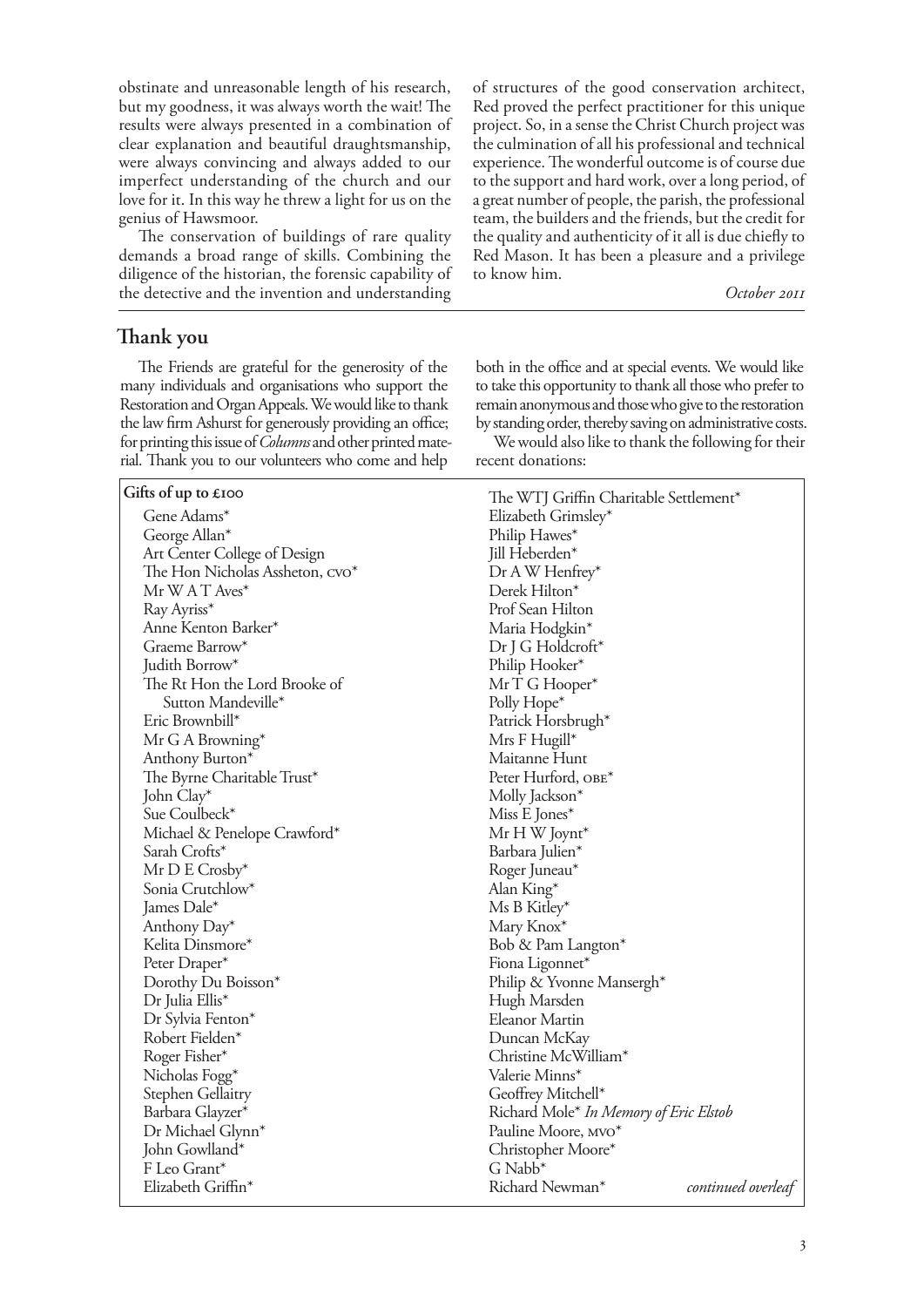#### **Gifts of up to £100 continued:**

Michael O'Callaghan\* Mr M J F Pearce\* David Pears\* Johanna Peebles\* Zara Perry\* Marie-Louise Petit\* Martin Plaut\* Terence Preston\* Sophie Rahm Peter Reeves\* Dr Patricia Reynolds\* Robin Richardson Martin Riches John Rimington\* Prof Andrew Roberts\* Hazel Roberts\* Dr Keith Robinson\* David and Lesley Rock\* George and Louise Rogers\* *In memory of Mr & Mrs Thomas Douglas, once of Balham* Ian Row\* Eric Rowe\* The Sainer Charity\* Lady Sheen\* Mary Peskett Smith\* Brian Smith\* Paul Sowan\* Dimity Spiller\* The Stephen Cockburn Charitable Trust\* Stephanie Stobbs\* Caroline Stone\* Mr & Mrs W Sullivan\* Dr H R T Summerson John Swallow\* Mark Taylor\* Hilda Taylor\* *In memory of John R. Mercer of Missenden* Caroline Thompson\* Jan Thornton Marion Thrower\* P F Ticher\* Nigel Trippett\* John Walton\* Simon Wedgwood\* Garry Wiles\* Prof Peter Wilkinson\* Alan & Lyn Williams\* Simon Williams\* Philippa Woodcock\*

#### **Gifts of up to £200**

All Souls College

Miss C J Apperley\* Geoffrey Collens\* Adam Cooke\* Brian Evans\* The Future Laboratory Mr R E George\* Mr J Hickman\* Simon Mosley\* Newbury Decorative and Fine Arts Society\* Michael Palin\* Sue Prickett<sup>\*</sup> The Glossop Pryor Foundation The Worshipful Company of Chartered Architects\*

#### **Gifts of up to £500**

Nicholas & Diana Baring\* Julian Cazalet\* Sir Peter Cazalet\* Ralph Cunningham\* Jeanne Golay-Evans\* *In memory of John Evans* The Henderson Smaller Companies Investment Trust plc \* Hockley & Dawson Consulting Engineers Ltd\* Howard Kingsbury\* Fiona Maccoll Miss Hazel M Wood Charitable Trust\* The Modiano Charitable Trust Pauline Pinder\* Madeleine Scobie\* Jonathan Scott\* Jon & Ann Shapiro\* Andrew Soundy\* The Ten Bells\*

#### **Gifts of up to £2,000**

David Cade\* The Leathersellers' Company Charitable Fund\* Allan Murray-Jones\* The On Organ Fund\* Hamish Parker\* Francois Schmitt\* Paul R. Taylor\*

#### **Gifts of up to £10,000**

The Idlewild Trust\* The Allchurches Trust\* The Mercers' Company\*

#### **Gift of £50,000**

The Monument Trust\*

*\* partly or fully for the Richard Bridge Organ Appeal*

Published by the Friends of Christ Church Spitalfields Registered Charity No Christ Church, Fournier Street, London EI 6QE Telephone 020 7859 3035 friends@christchurchspitalfields.org www.christchurchspitalfields.org